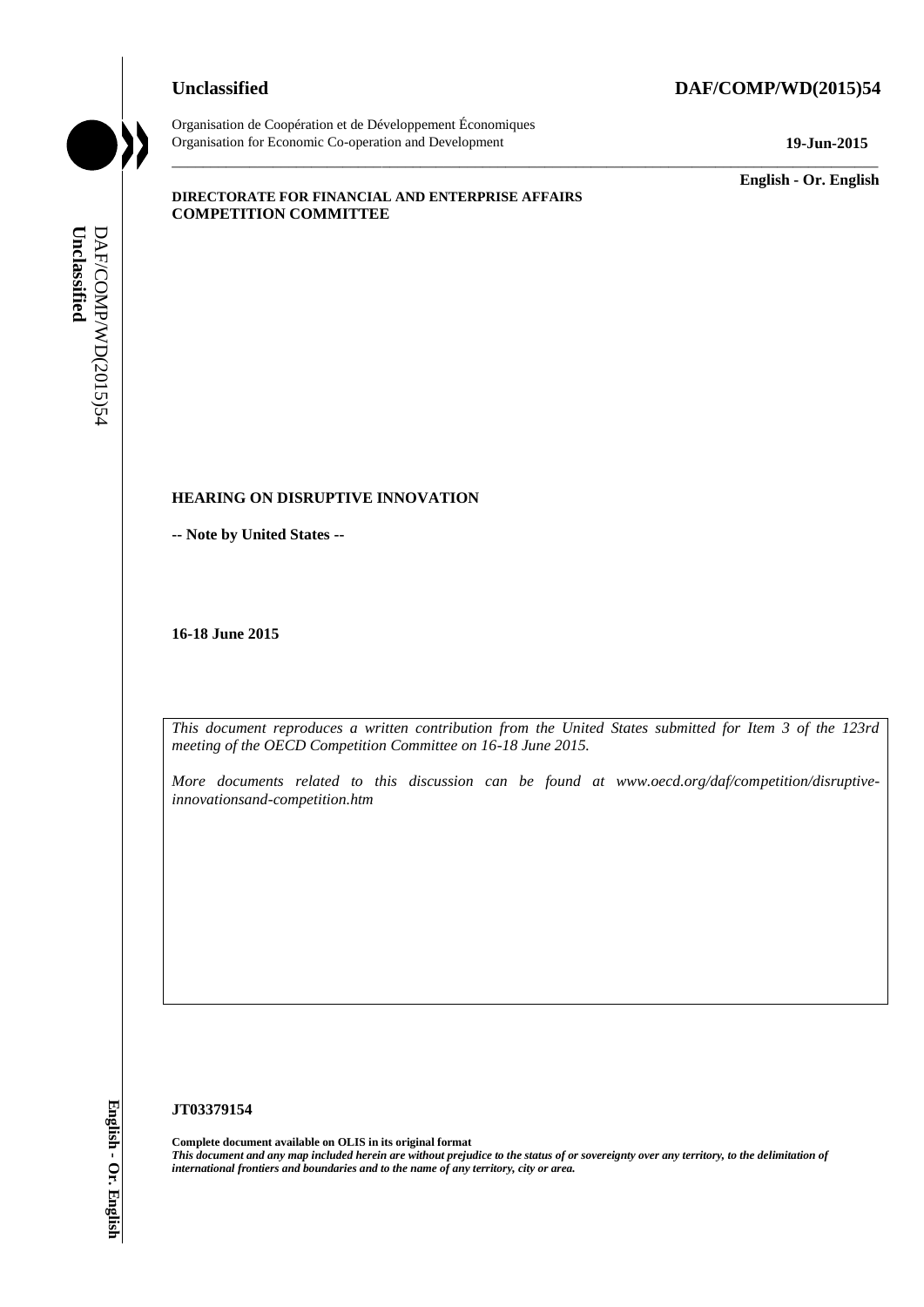### **UNITED STATES**

#### **1. Introduction**

1. Innovation is the hallmark of a dynamic and competitive economy, but can pose challenges for legislative and regulatory bodies trying to keep pace with rapidly evolving businesses. Disruptive innovation<sup>1</sup> (including new products, services, and business models), in particular, often results in new, better, and/or lower-priced products and services to consumers, but may not fit within existing regulatory frameworks, and thus, can raise challenges for regulators. Competition authorities can play an important role shaping the inevitable transitions caused by disruptive innovation, by advocating for regulatory responses that do not unduly restrain competition, enforcing competition rules to ensure that incumbents do not foreclose new rivals from the market, and using studies and other research methods to foster greater understanding of new technologies and business models.

2. This paper first describes policy issues that may arise when disruptive innovation occurs in regulated industries, and explains the advocacy approaches taken by the Federal Trade Commission ("FTC" or "Commission") and the Department of Justice's Antitrust Division ("DOJ") (collectively, "the Agencies"). The paper then highlights enforcement actions taken by the Agencies to prevent incumbent firms from blocking the growth or development of disruptive technologies and business models. The concluding section discusses the emergence of the "sharing" economy as an area of recent FTC study, and suggests possible additional issues raised by disruptive innovation that might be suited to future competition-related examination in the OECD.

#### **2. Disruptive Innovation and Regulation**

3. Throughout the history of the United States, disruptive innovation has shaped and reshaped industries. Disruptive innovation often takes the form of wholly new products or services; in other instances, innovation may involve new ways of delivering existing products and services to consumers or new business models, often addressing unmet or under-served consumer needs. Recently, such innovations have transformed a number of U.S. industries, in ways that have benefitted consumers. Historically, disruptive innovation itself has posed little concern for competition enforcement agencies in the United States, because it tends to spur greater competition. However, the responses to disruptive innovation by incumbent rival firms, as well as by regulators at the state and local levels in the United States, can raise competition concerns for the Agencies.

|<br>|<br>|

<sup>&</sup>quot;Disruptive innovations," as defined in the Issues Paper for this session, drastically alter markets. They are not incremental technological developments nor regular, predictable improvements. Rather, they represent breakthroughs that bring radical changes unforeseen by the market. Furthermore, disruptive innovations typically threaten incumbent firms or create new markets. *See* DAF/COMP(2015)3 at 3-9. *See also*  Joseph Bower & Clayton Christensen, *Disruptive Technologies: Catching the Wave*, 73 HARV. BUS. REV. 43 (1995).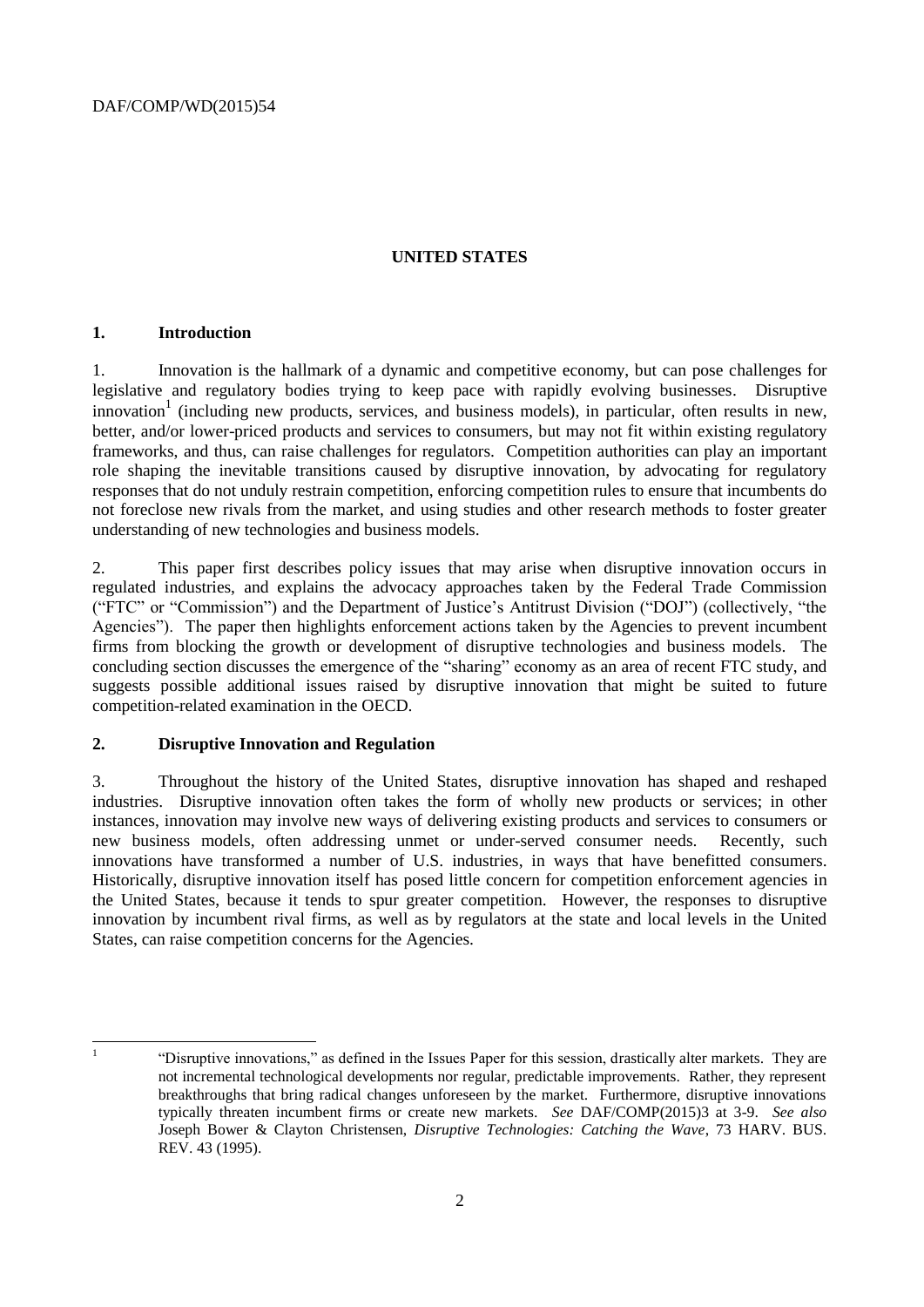4. Innovation by firms in regulated sectors may cause tension between the innovator and incumbent regulated firms, especially when the existing regulatory system is based on a business model or technology that the innovator does not use. In this scenario of regulatory mismatch, innovators may argue that they operate outside the existing regulatory framework and therefore are not subject to it. Incumbent firms may argue that these new competitors perform functions covered by the existing statutory and regulatory requirements or prohibitions, and that protection of the public and regulatory fairness require innovators be held to the same standards as incumbents.

5. Incumbent firms sometimes attempt to use the existing regulatory process to make it more difficult for new products, services, and business models to compete by encouraging regulators to amend existing regulations to more explicitly cover the innovative product, service, or business model or to put in place regulations with which new businesses cannot comply. They also may advocate for regulations that raise the innovator's cost of entry or create rules that entirely prevent entry, as has been occurring in transportation services, where incumbents and trade associations have argued against disruptive ridesharing applications such as Uber, Lyft, and Sidecar.<sup>2</sup> Conversely, disruptive firms may begin providing service without complying with existing regulatory protections, arguing that they do not apply and compliance is not necessary to protect the public in light of the other mechanisms for protection they offer. This can potentially undermine the achievement of safety, consumer protection or other public policy goals, while disadvantaging incumbent firms who continue to be subject to existing regulations. In formulating a regulatory response to disruptive innovation, policymakers must strike a careful balance between promoting legitimate policy objectives, such as protection of consumers from unsafe, unfair, and deceptive practices, and adopting approaches that predominantly serve to protect incumbent providers and potentially lead to regulatory capture.

# **3. Possible Competition Agency Approaches**

#### *3.1 Competition Advocacy*

6. The Agencies routinely provide comments to regulators urging consideration of the competitive implications of regulations and regulatory proposals.<sup>3</sup> These comments have included competition advocacy relating to rules that may limit competition from innovators. In this work, the Agencies take into account the potential competitive impact of regulations, as well as potential health and safety benefits or other policy objectives, the likelihood that the regulations are well-suited to address any well-founded concerns, and the availability of a less restrictive means to achieve the same legitimate policy goals

 $\frac{1}{2}$ *See, e.g.*, Andrew Zaleski, *Welcome to the Uber Wars*, POLITICO MAGAZINE (Sept. 2, 2014), [http://www.politico.com/magazine/story/2014/09/welcome-to-the-uber-wars-](http://www.politico.com/magazine/story/2014/09/welcome-to-the-uber-wars-110498.html#.VWcQHrHD83E)[110498.html#.VWcQHrHD83E;](http://www.politico.com/magazine/story/2014/09/welcome-to-the-uber-wars-110498.html#.VWcQHrHD83E) *Community-wide Taxi Service Endangered by "Ridesharing,"* WHO'S DRIVING YOU? (June 30, 2014), *available at*  <http://www.whosdrivingyou.org/uploads/2/5/1/4/25145532/community-wide-access-fact-sheet.pdf> ("Uber, Lyft and Sidecar simply do not serve all areas of a community at all hours of the day. By stealing more lucrative fares, they will ultimately leave transportation deserts in underprivileged neighborhoods where people rely on taxicabs for daily errands.'—Robert Werth, President of the Taxicab, Limousine & Paratransit Association.")

<sup>&</sup>lt;sup>3</sup> Many relevant regulations in the U.S. are at the state and local levels. As part of their mission, the Agencies consider how disruptive technologies impact competition and, for the FTC, consumer protection. *See*, *e.g*., the DOJ/Patent and Trademark Office Joint Policy Statement on Remedies for Standards-Essential Patents Subject to Voluntary F/RAND Commitments (January 2013), *available at* [http://www.justice.gov/atr/public/guidelines/290994.pdf.](http://www.justice.gov/atr/public/guidelines/290994.pdf)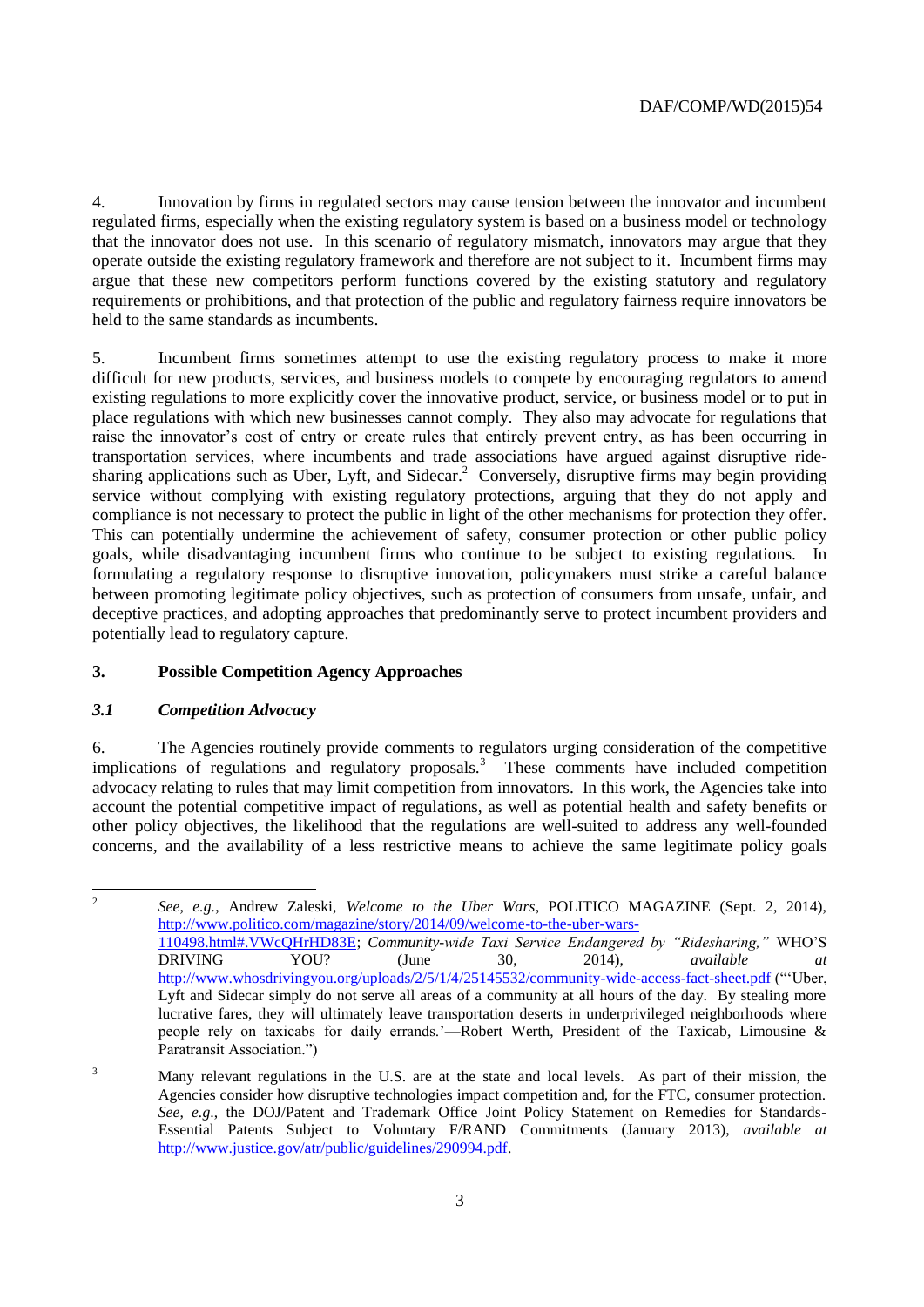without unduly restraining competition.<sup>4</sup> Vigorous competition can serve to enhance, rather than undermine, the quality of products and services, and underscores that policymakers do not necessarily have to choose between protecting consumers and promoting competition; rather, appropriate consumer protection and increased competition can occur at the same time. The role of the competition authority is to encourage regulators to take competition values and economic analysis into account and to determine whether the proposed regulation may impede competition. As highlighted in FTC and DOJ advocacy letters in a number of industries, including passenger motor vehicle transportation services, automotive distribution, mobile spectrum allocation, and real estate, described below, the regulator's goal should be to avoid imposing restraints that may impair competition in a way that is greater than necessary to address legitimate public interest concerns.<sup>5</sup>

# *3.1.1 Transportation Regulation*

7. Traditionally, the market for passenger motor vehicle transportation services in the United States has been heavily regulated at the state and local levels, and the regulatory structures have remained largely unchanged for decades.<sup>6</sup> In the past few years, however, this marketplace has been transformed by the introduction of new smartphone-based applications and platforms, such as Uber, Lyft, Sidecar, and Hailo. These platforms enable drivers and consumers to arrange and pay for commercial passenger motor vehicle transportation services in new ways, raising challenges when their business models may not fit well within existing regulatory frameworks. For example, the applications use the GPS capabilities of smartphones to enable consumers to locate nearby vehicles and track their arrival on a map. They also utilize smartphone capabilities to enable new fare calculation methods based on factors such as distance, time, or demand. In addition, the applications use credit card payments and electronic receipts, and allow riders to rate their experience with particular drivers. These applications may be more responsive to consumer demand, may promote a more efficient allocation of resources (*e.g*., vehicles and drivers) to consumers, and may reduce consumers' payment transaction costs. At the very least, they provide new alternatives for consumers.

8. Providers of passenger motor vehicle transportation services compete on a variety of dimensions, including price, availability, timeliness, convenience, quality, vehicle type, payment mechanism, and other amenities. FTC staff has recently submitted several advocacy letters to various jurisdictions in the United States suggesting that they carefully consider the potential direct and indirect competitive impact of

 $\frac{1}{4}$ FTC and staff advocacy comments, testimony, and letters are available on the FTC's advocacy filings web page at [http://www.ftc.gov/policy/advocacy/advocacy-filings.](http://www.ftc.gov/policy/advocacy/advocacy-filings) DOJ comments and testimony are *available at* [http://www.justice.gov/atr/public/comments-testimony.html.](http://www.justice.gov/atr/public/comments-testimony.html)

<sup>5</sup> A number of recent FTC advocacies address innovation in health care service delivery methods. *See*, *e.g*., FTC Staff Comment Before the Maine Board of Dental Examiners Concerning Proposed Rules to Allow Independent Practice Dental Hygienists to Take X-Rays in Underserved Areas, November 2011, *available at* [https://www.ftc.gov/policy/policy-actions/advocacy-filings/2011/11/ftc-staff-comment-maine-board](https://www.ftc.gov/policy/policy-actions/advocacy-filings/2011/11/ftc-staff-comment-maine-board-dental-examiners)[dental-examiners;](https://www.ftc.gov/policy/policy-actions/advocacy-filings/2011/11/ftc-staff-comment-maine-board-dental-examiners) FTC Staff Comment Before the Louisiana House of Representatives Concerning Amendments to Louisiana House Bill 687 on the Practice of In-School Dentistry, May 2009, *available at* [https://www.ftc.gov/policy/policy-actions/advocacy-filings/2009/05/ftc-staff-comment-louisiana-house](https://www.ftc.gov/policy/policy-actions/advocacy-filings/2009/05/ftc-staff-comment-louisiana-house-representatives)[representatives.](https://www.ftc.gov/policy/policy-actions/advocacy-filings/2009/05/ftc-staff-comment-louisiana-house-representatives) *See also* FTC Staff, "Policy Perspectives: Competition and the Regulation of Advanced Practice Nurses," March 2014, *available at* [https://www.ftc.gov/system/files/documents/reports/policy](https://www.ftc.gov/system/files/documents/reports/policy-perspectives-competition-regulation-advanced-practice-nurses/140307aprnpolicypaper.pdf)[perspectives-competition-regulation-advanced-practice-nurses/140307aprnpolicypaper.pdf.](https://www.ftc.gov/system/files/documents/reports/policy-perspectives-competition-regulation-advanced-practice-nurses/140307aprnpolicypaper.pdf)

<sup>6</sup> Regulations typically provide strict controls on entry, fares, and service. Mark W. Frankena & Paul A. Pautler, *An Economic Analysis of Taxicab Regulation* 15 (1984) (FTC Bureau of Economics Staff Report), *available at* [http://www.ftc.gov/be/econrpt/233832.pdf.](http://www.ftc.gov/be/econrpt/233832.pdf) *See also* Organisation for Economic Co-operation and Development ("OECD"), Directorate for Financial and Enterprise Affairs, Competition Committee Working Party No. 2 on Competition and Regulation, *Taxi Services Regulation and Competition* 200 (Sept. 11, 2008) (submission of the United States), *available at*  [http://www.oecd.org/regreform/sectors/41472612.pdf.](http://www.oecd.org/regreform/sectors/41472612.pdf)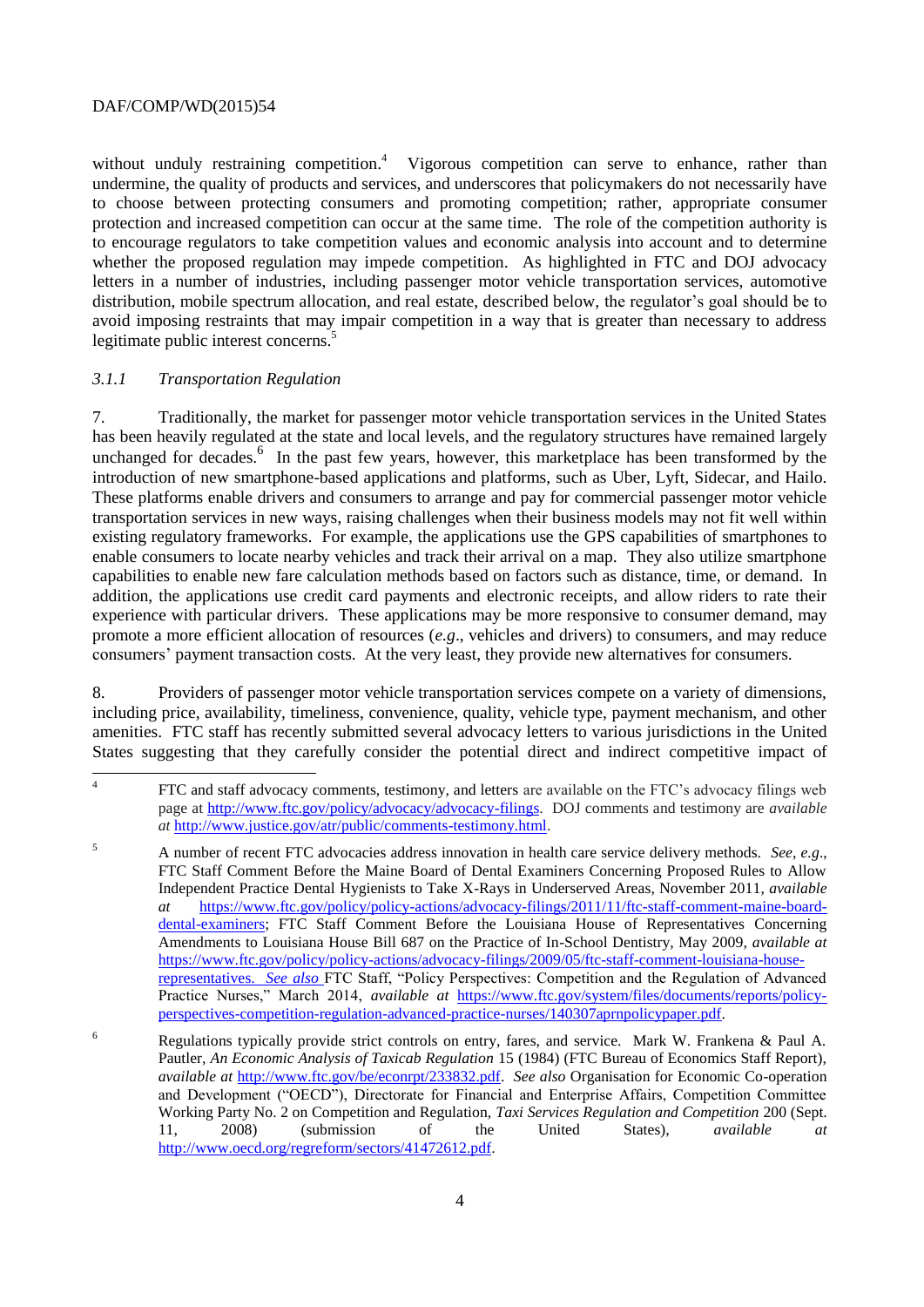proposed transportation regulations.<sup>7</sup> The letters emphasize that unwarranted restrictions on competition should be avoided and that any restrictions on competition should be no broader than necessary to address legitimate subjects of regulation, such as safety and consumer protection, and narrowly crafted to minimize any potential anticompetitive impact.<sup>8</sup> Accordingly, FTC staff recognized that regulation might properly focus on ensuring qualified drivers, safe and clean vehicles, sufficient liability insurance, transparency of fare information, and compliance with other applicable laws, and that regulation of new smartphone applications should focus primarily on these issues as well as other consumer protection issues, such as privacy, data security, and the prevention of identity theft.<sup>9</sup> The FTC advocacies also highlight that any resulting regulation should not, in purpose or effect, favor one group of competitors over another.<sup>10</sup>

9. In the field of civil aviation, the entry of low-cost carriers has proven to be a disruptive innovation to the business model of established legacy carriers. DOJ has sought to facilitate entry of lowcost carriers through advocacy directed at pro-competitive allocation of slots by government agencies. In 2010, for example, DOJ filed comments with the Federal Aviation Administration with respect to an exchange of slots involving airports in Washington, DC and New York City.<sup>11</sup>

#### *3.1.2 Automotive Distribution*

10. In the U.S. auto industry emerging sales methods are disrupting the entrenched distribution model where auto manufacturers sell their products through networks of franchised third party dealers who also provide warranty and other services for auto purchasers. In response to dealer allegations that manufacturers had abused the franchise relationship, every state legislature has enacted increasingly

-<br>7

9 *Id.*

*Id.*

<sup>11</sup> *See*

FTC advocacy letters are issued by staff and do not necessarily represent the views of the FTC or of any individual Commissioner. The Commission, however, votes to authorize staff to submit these comments. *See, e.g.*, Federal Trade Commission Staff Letter to Alderman Brendan Reilly, Chicago City Council regarding Proposed Ordinance O2014-1367 (Apr. 15, 2014), *available at*  [https://www.ftc.gov/policy/policy-actions/advocacy-filings/2014/04/ftc-staff-comment-honorable-brendan](https://www.ftc.gov/policy/policy-actions/advocacy-filings/2014/04/ftc-staff-comment-honorable-brendan-reilly-concerning)[reilly-concerning;](https://www.ftc.gov/policy/policy-actions/advocacy-filings/2014/04/ftc-staff-comment-honorable-brendan-reilly-concerning) Federal Trade Commission Staff Letter to Jacques P. Lerner, General Counsel, District of Columbia Taxicab Commission regarding Second Proposed Rulemakings regarding Chapters 12, 14, and 16 of Title 31 (June 7, 2013), *available at* [https://www.ftc.gov/policy/policy-actions/advocacy](https://www.ftc.gov/policy/policy-actions/advocacy-filings/2013/06/ftc-staff-comments-district-columbia-taxicab)[filings/2013/06/ftc-staff-comments-district-columbia-taxicab;](https://www.ftc.gov/policy/policy-actions/advocacy-filings/2013/06/ftc-staff-comments-district-columbia-taxicab) Federal Trade Commission Staff Letter to Colorado Public Utilities Commission regarding Docket No. 13R-0009TR (Mar. 6, 2013), *available at*  [https://www.ftc.gov/policy/policy-actions/advocacy-filings/2013/03/ftc-staff-comment-colorado-public](https://www.ftc.gov/policy/policy-actions/advocacy-filings/2013/03/ftc-staff-comment-colorado-public-utilities)[utilities.](https://www.ftc.gov/policy/policy-actions/advocacy-filings/2013/03/ftc-staff-comment-colorado-public-utilities)

*<sup>8</sup>*

<sup>10</sup> *Id*. *See also* Maureen K. Ohlhausen, Comm'r, Fed. Trade Comm., *Brother, May I?: The Challenge of Competitor Control Over Market Entry* 21, The Global Economics Conference, George Mason University School of Law, Arlington, VA (May 29, 2015), *available at* [https://www.ftc.gov/system/files/documents/public\\_statements/645861/150529gmukeynote.pdf;](https://www.ftc.gov/system/files/documents/public_statements/645861/150529gmukeynote.pdf) Joshua D. Wright, Comm'r, Fed. Trade Comm'n, *Regulation in High-Tech Markets: Public Choice, Regulatory Capture, and the FTC* 23-25, Big Ideas about Information Lecture, Clemson, SC (Apr. 2, 2015), *available at* [https://www.ftc.gov/system/files/documents/public\\_statements/634631/150402clemson.pdf;](https://www.ftc.gov/system/files/documents/public_statements/634631/150402clemson.pdf) Andy Gavil, Debbie Feinstein & Marty Gaynor, Fed. Trade Comm'n, *Who decides how consumers should shop?*  (Apr. 24, 2014), *available at* [https://www.ftc.gov/news-events/blogs/competition-matters/2014/04/who](https://www.ftc.gov/news-events/blogs/competition-matters/2014/04/who-decides-how-consumers-should-shop)[decides-how-consumers-should-shop](https://www.ftc.gov/news-events/blogs/competition-matters/2014/04/who-decides-how-consumers-should-shop)*.*

<http://www.justice.gov/atr/public/comments/257463.htm> and [http://www.justice.gov/atr/public/comments/](http://www.justice.gov/atr/public/comments/257467.pdf) [257467.pdf.](http://www.justice.gov/atr/public/comments/257467.pdf)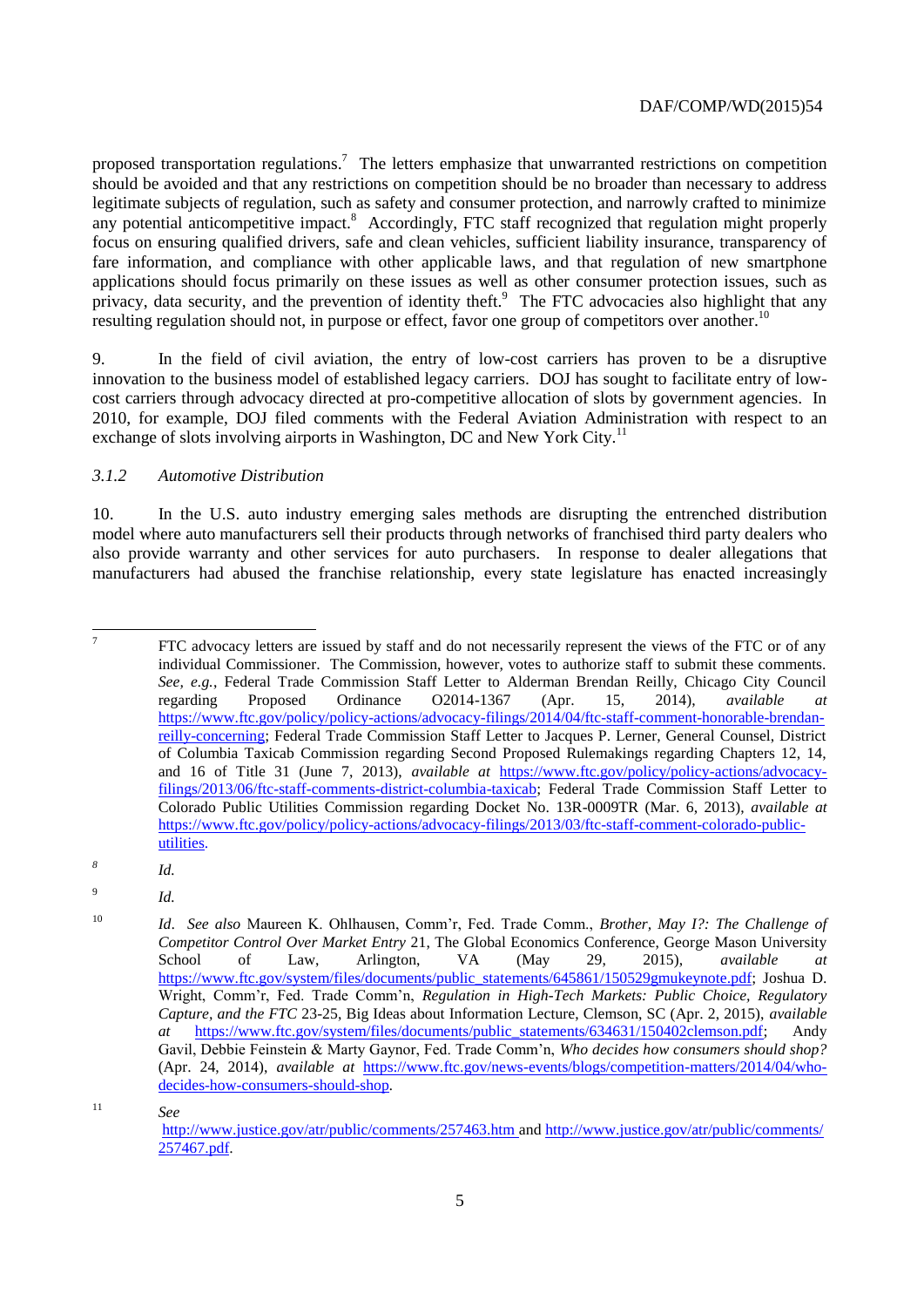restrictive statutory regimes.<sup>12</sup> The initial purpose of these systems, when enacted decades ago, was to provide protections to dealers.

11. In many states, the statutory system is no longer limited to regulating the franchise relationship but now also includes prohibitions on manufacturers' direct sale of vehicles to consumers. These prohibitions require that new cars can only be sold through franchised third-party dealers, discouraging new, innovative ways of selling cars.<sup>13</sup>

12. Blanket prohibitions on direct manufacturer sales to consumers are an anomaly within the larger economy. Most manufacturers and suppliers in other industries make decisions about how to design their distribution systems based on their own business considerations and consumer demand. These competitive dynamics weed out inefficient, unresponsive, or otherwise inadequate distribution practices without government intervention. Prohibitions on direct sales in most states has inhibited plans by at least two new auto manufacturers, Tesla and Elio, to distribute their products through alternative means rather than through a network of franchised dealers.<sup>14</sup>

13. FTC staff recently submitted a number of advocacy letters to various state legislators considering legislation on direct car sales.<sup>15</sup> The FTC has not suggested that new methods of automotive sale are necessarily superior to traditional methods, but that the determination should be made through competition and the competitive process. FTC staff has cited economic literature showing that a manufacturer's decision concerning the distribution of its products is context specific, and that manufacturers compete to respond to consumer needs by choosing from among direct sales to consumers, reliance on independent

 $12$ <sup>12</sup> Auto dealers are significant local constituents of most state legislators; their trade associations regularly propose bills favoring their interests (several hundred bills relating to auto distribution issues in the past five years that resulted in laws that regulate auto manufacturers' ability to terminate dealers, to establish or locate new dealerships, and to set the pricing of reimbursements for warranty work).

<sup>13</sup> *See* Andy Gavil *et al*., *supra* n. 10*.*

<sup>14</sup> Tesla Motors has been blocked in several states from establishing company-owned dealerships for its luxury electric cars. More recently, Elio Motors has announced plans to distribute innovative low-cost, high-mileage, three-wheeled vehicle through company-owned outlets starting in 2016.

<sup>15</sup> *See, e.g*., Federal Trade Commission Staff Letter to Senator Darwin L. Booher, Missouri Senate regarding Senate Bill 268 (May 7, 2015), *available at* [https://www.ftc.gov/system/files/documents/advocacy\\_documents/ftc-staff-comment-regarding-michigan](https://www.ftc.gov/system/files/documents/advocacy_documents/ftc-staff-comment-regarding-michigan-senate-bill-268-which-would-create-limited-exception-current/150511michiganautocycle.pdf)[senate-bill-268-which-would-create-limited-exception-current/150511michiganautocycle.pdf](https://www.ftc.gov/system/files/documents/advocacy_documents/ftc-staff-comment-regarding-michigan-senate-bill-268-which-would-create-limited-exception-current/150511michiganautocycle.pdf) (advocacy commenting on a bill in the Michigan legislature exempting a category of vehicles from that state's prohibition on direct car sales by all manufacturers); Federal Trade Commission Staff Letter to Assemblyman Paul D. Moriarty, General Assembly of the State of New Jersey regarding Several Bills Pending in the New Jersey Legislature (May 16, 2014), *available at* [https://www.ftc.gov/system/files/documents/advocacy\\_documents/ftc-staff-comment-new-jersey-general](https://www.ftc.gov/system/files/documents/advocacy_documents/ftc-staff-comment-new-jersey-general-assembly-regarding-assembly-bills-2986-3096-3041-3216-which/140516nj-autoadvocacy.pdf)[assembly-regarding-assembly-bills-2986-3096-3041-3216-which/140516nj-autoadvocacy.pdf](https://www.ftc.gov/system/files/documents/advocacy_documents/ftc-staff-comment-new-jersey-general-assembly-regarding-assembly-bills-2986-3096-3041-3216-which/140516nj-autoadvocacy.pdf) (advocacy relating to a proposed partial repeal of New Jersey's prohibition on direct car sales by all manufacturers); Federal Trade Commission Staff Letter to Rep. Michael J. Colona, Missouri House of Representatives regarding House Bill No. 1124 (May 15, 2014), *available at* [https://www.ftc.gov/system/files/documents/advocacy\\_documents/ftc-staff-comment-missouri-house](https://www.ftc.gov/system/files/documents/advocacy_documents/ftc-staff-comment-missouri-house-representatives-regarding-house-bill-1124-which-would-expand/140515mo-autoadvocacy.pdf)[representatives-regarding-house-bill-1124-which-would-expand/140515mo-autoadvocacy.pdf](https://www.ftc.gov/system/files/documents/advocacy_documents/ftc-staff-comment-missouri-house-representatives-regarding-house-bill-1124-which-would-expand/140515mo-autoadvocacy.pdf) (advocacy concluding that the proposed legislation, that would have expanded Missouri's prohibition on direct-toconsumer sales, requiring all new motor vehicles in the state to be sold through independent dealers, would render consumers unable to choose how and from whom they want to purchase their cars).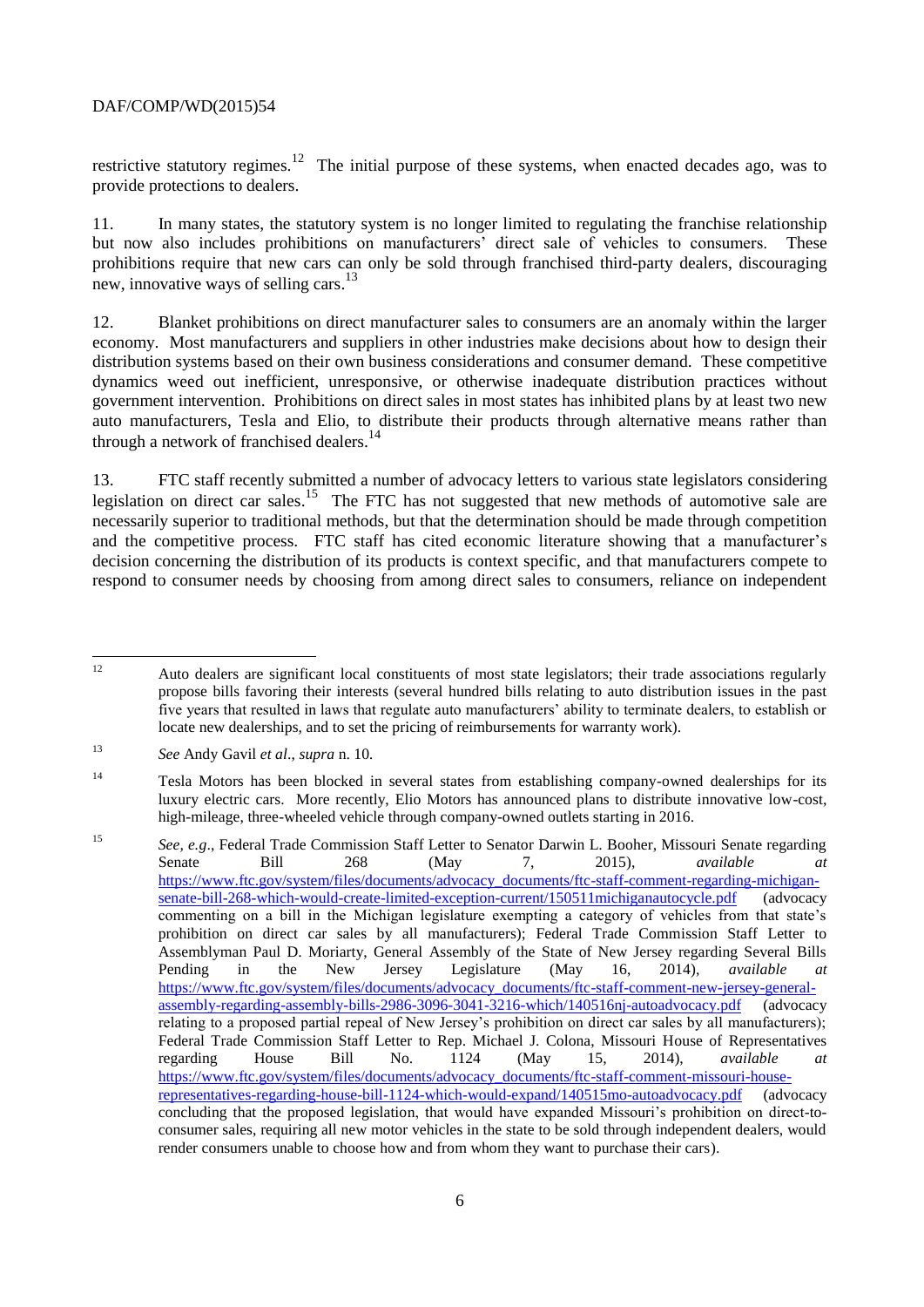dealers, or some combination of the two.<sup>16</sup> Staff underscored that the vast majority of economic literature suggests that allowing firms in competitive marketplaces to decide how to distribute their products leads to better outcomes for consumers.<sup>17</sup> Accordingly, the FTC auto distribution advocacy letters emphasized that absent countervailing public policy considerations, automobile manufacturers should be permitted to choose their distribution method to be responsive to the desires of consumers. 18

#### *3.1.3 Mobile Spectrum Allocation*

14. In the telecommunications sector, DOJ has advocated for policies to increase smaller networks' access to valuable wireless spectrum. The two largest wireless carriers in the United States are successor companies of the Bell monopoly, and received allocations of spectrum in the early stages of the wireless industry's development. Now that the Federal Communications Commission ("FCC") plans to auction off additional spectrum for wireless use that was previously used for other purposes, DOJ has expressed concern that the two largest wireless carriers may have incentives to bid more for certain spectrum in order to foreclose the smaller carriers from acquiring it and using it to compete more aggressively, including through potential use of disruptive business models. <sup>19</sup> Therefore, DOJ has commented that improving access to low-frequency spectrum for the smaller wireless carriers, some of which have challenged the incumbent carriers with innovative and potentially disruptive business models and aggressive pricing, has significant potential to improve the competitive dynamics among nationwide carriers and benefit consumers. DOJ has filed comments with the FCC in 2013 and 2014. 20

#### *3.1.4 Real Estate*

15. The widespread use of the Internet has led to the proliferation of new technologies and business models that transformed the U.S. real estate industry by enabling consumers themselves to perform some services previously available only from traditional real estate brokers. These new technologies and business models include "limited service brokers" who provide a limited range of services compared to traditional full-service brokers, often for a reduced commission or on a "fee for service" basis; "virtual office websites" through which brokers give clients direct access to listings of multiple listing services  $("MLSS")$ ;<sup>21</sup> and services for sellers who market their homes without a broker. As new technologies and business models appeared, so did anticompetitive attempts to impede them. In response to these threats to

 $16$ <sup>16</sup> *See*, *e.g*., Jean-Jacques Laffont & David Martimort, THE THEORY OF INCENTIVES: THE PRINCIPAL-AGENT MODEL (2009).

<sup>17</sup> *See*, *e.g*., Francine Lafontaine & Margaret Slade, *Exclusive Contracts and Vertical Restraints: Empirical Evidence and Public Policy*, in HANDBOOK OF ANTITRUST ECONOMICS (Paolo Buccirossi, ed., 2008); James C. Cooper *et al*., *Vertical Antitrust Policy as a Problem of Inference*, 23 INT'L J. INDUS. ORG. 639-64 (2005).

<sup>18</sup> *Supra*, n. 15. *See also* Marina Lao, Debbie Feinstein, & Francine Lafontaine, Fed. Trade Comm'n, *Directto-consumer auto sales: It's not just about Tesla* (May 11, 2015), *available at* [https://www.ftc.gov/news](https://www.ftc.gov/news-events/blogs/competition-matters/2015/05/direct-consumer-auto-sales-its-not-just-about-tesla)[events/blogs/competition-matters/2015/05/direct-consumer-auto-sales-its-not-just-about-tesla](https://www.ftc.gov/news-events/blogs/competition-matters/2015/05/direct-consumer-auto-sales-its-not-just-about-tesla)*.*

<sup>&</sup>lt;sup>19</sup> In addition, DOJ has noted that different types of spectrum have different competitive significance. In particular, low-frequency spectrum, with propagation characteristics that make it suitable for rural areas and building interiors, is an effective way for wireless carriers to meet growing consumer demand for data intensive applications and services across wide coverage areas. Moreover, there are some potential capacity and capital efficiencies associated with deploying larger blocks of spectrum.

<sup>20</sup> *See* <http://www.justice.gov/atr/public/comments/295780.pdf> and [http://www.justice.gov/atr/public/comments/305961.pdf.](http://www.justice.gov/atr/public/comments/305961.pdf)

<sup>&</sup>lt;sup>21</sup> MLSs are local or regional joint ventures of real estate brokers, typically affiliated with the National Association of Realtors, that maintain a database containing almost all homes for sale in an area.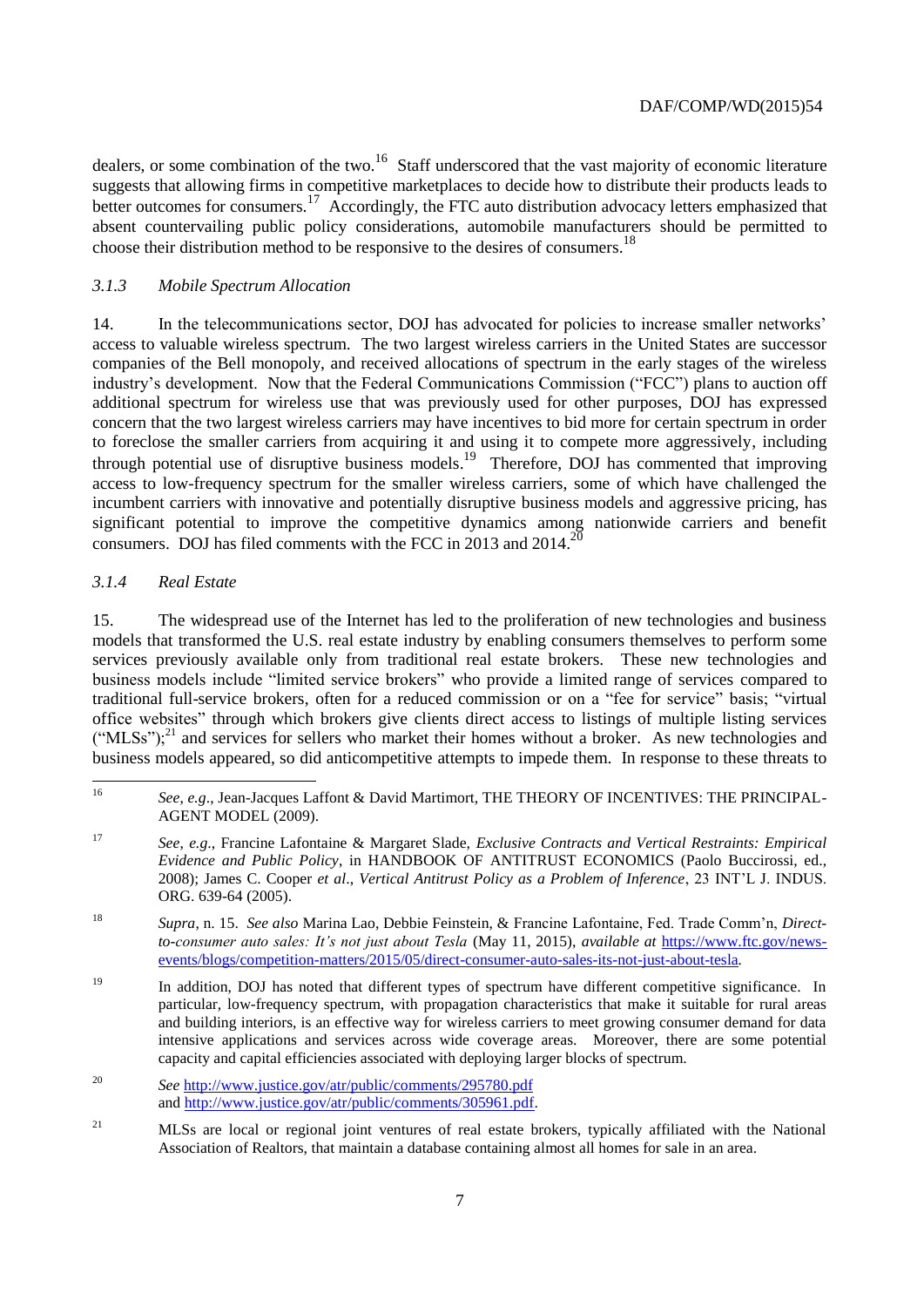competition, the Agencies have undertaken a variety of actions, including competition advocacy to persuade states not to adopt laws that would restrict competition between non-traditional and traditional brokers<sup>22</sup> and publishing a report on competition issues in the real estate industry.<sup>23</sup>

### *3.2 Enforcement*

16. The Agencies have brought enforcement actions to prevent incumbent firms from blocking the growth or development of disruptive technologies and business models in a number of industries. The Agencies' enforcement history provides numerous examples of enforcing competition rules to ensure that incumbents do not foreclose new rivals from the market.<sup>24</sup> In recent years, the Agencies have successfully challenged rules by incumbent credit card networks that have impeded development of new payment solutions<sup>25</sup> and from conspiring with competitors to protect existing business models in the publishing industry.<sup>26</sup> They have also taken enforcement action when incumbents could potentially limit the emergence of new business models through state actors.<sup>27</sup> Complementing their real estate industry advocacy described in the previous section, the Agencies have challenged a number of restrictive rules that discriminated against low-cost and discount non-traditional brokers.<sup>28</sup>

 $22$ <sup>22</sup> *See*, *e.g*., Letter from the FTC and the Justice Department to Loretta R. DeHay, Gen. Counsel, Texas Real Estate Comm'n (Apr. 20, 2005), *available at*  [https://www.ftc.gov/sites/default/files/documents/advocacy\\_documents/ftc-and-doj-comment-texas-real](https://www.ftc.gov/sites/default/files/documents/advocacy_documents/ftc-and-doj-comment-texas-real-estate-commission-concerning-proposed-amendments-22-tex.admin-code-%C2%A7-535.2-impose-minimum-service-requirements-real-estate-brokers/050420ftcdojtexasletter.pdf)[estate-commission-concerning-proposed-amendments-22-tex.admin-code-%C2%A7-535.2-impose](https://www.ftc.gov/sites/default/files/documents/advocacy_documents/ftc-and-doj-comment-texas-real-estate-commission-concerning-proposed-amendments-22-tex.admin-code-%C2%A7-535.2-impose-minimum-service-requirements-real-estate-brokers/050420ftcdojtexasletter.pdf)[minimum-service-requirements-real-estate-brokers/050420ftcdojtexasletter.pdf;](https://www.ftc.gov/sites/default/files/documents/advocacy_documents/ftc-and-doj-comment-texas-real-estate-commission-concerning-proposed-amendments-22-tex.admin-code-%C2%A7-535.2-impose-minimum-service-requirements-real-estate-brokers/050420ftcdojtexasletter.pdf) Letter from the FTC and the Justice Department to Alabama Senate (May 12, 2005), *available* [https://www.ftc.gov/sites/default/files/documents/advocacy\\_documents/ftc-and-department-justice](https://www.ftc.gov/sites/default/files/documents/advocacy_documents/ftc-and-department-justice-comment-alabama-senate-concerning-alabama-h.b.156-impose-minimum-service-requirements-real-estate-brokers/050512ltralabamarealtors.pdf)[comment-alabama-senate-concerning-alabama-h.b.156-impose-minimum-service-requirements-real-estate](https://www.ftc.gov/sites/default/files/documents/advocacy_documents/ftc-and-department-justice-comment-alabama-senate-concerning-alabama-h.b.156-impose-minimum-service-requirements-real-estate-brokers/050512ltralabamarealtors.pdf)[brokers/050512ltralabamarealtors.pdf;](https://www.ftc.gov/sites/default/files/documents/advocacy_documents/ftc-and-department-justice-comment-alabama-senate-concerning-alabama-h.b.156-impose-minimum-service-requirements-real-estate-brokers/050512ltralabamarealtors.pdf) Letter from the FTC and the Justice Department to the Honorable Alan Sanborn, Michigan Senate, and David C. Hollister, Michigan Dep't of Labor & Economic Growth (Oct. 19, 2005), *available at* [https://www.ftc.gov/policy/policy-actions/advocacy-filings/2005/10/ftc-and](https://www.ftc.gov/policy/policy-actions/advocacy-filings/2005/10/ftc-and-department-justice-comments-honorable-alan)[department-justice-comments-honorable-alan.](https://www.ftc.gov/policy/policy-actions/advocacy-filings/2005/10/ftc-and-department-justice-comments-honorable-alan)

- <sup>23</sup> FTC & DOJ, *Competition in the Real Estate Brokerage Industry* (Apr. 2007), *available at*  [https://www.ftc.gov/sites/default/files/documents/reports/competition-real-estate-brokerage-industry](https://www.ftc.gov/sites/default/files/documents/reports/competition-real-estate-brokerage-industry-report-federal-trade-commission-and-u.s.department-justice/v050015.pdf)[report-federal-trade-commission-and-u.s.department-justice/v050015.pdf.](https://www.ftc.gov/sites/default/files/documents/reports/competition-real-estate-brokerage-industry-report-federal-trade-commission-and-u.s.department-justice/v050015.pdf)
- <sup>24</sup> *See, e.g.*, *United States v. Microsoft*, 253 F.3d 34 (D.C. Cir. 2001) (establishing that Microsoft had unlawfully inhibited the development of alternative platforms to its Windows operating system monopoly).
- <sup>25</sup> *See, e.g.*, *United States v. American Express*, No. 10-CV-4496, slip op. at 100 (E.D.N.Y. Feb. 19, 2015) (court finding American Express's, Visa's and MasterCard's anti-steering rules "responsible for impeding development of novel payment solutions").
- <sup>26</sup> *See United States v. Apple, Inc*., 952 F. Supp. 2d 638 (S.D.N.Y. 2013).
- <sup>27</sup> The U.S. Supreme Court recently upheld the FTC's challenge to such a restraint. *See North Carolina State Bd. of Dental Exam'rs v. FTC*, 135 S. Ct. 1101 (2015).
- <sup>28</sup> *See, e.g*., *U.S. v. National Ass'n of Realtors,* [http://www.justice.gov/atr/cases/nar.htm;](http://www.justice.gov/atr/cases/nar.htm) *Realcomp II*, 635 F. 3d 815 (6<sup>th</sup> Cir. 2011); FTC Press Release, *FTC Charges Pittsburgh-Area MLS With Illegally Restraining Competition* (Jan. 9, 2009), *available at* [https://www.ftc.gov/news-events/press-releases/2009/01/ftc](https://www.ftc.gov/news-events/press-releases/2009/01/ftc-charges-pittsburgh-area-mls-illegally-restraining-competition)[charges-pittsburgh-area-mls-illegally-restraining-competition;](https://www.ftc.gov/news-events/press-releases/2009/01/ftc-charges-pittsburgh-area-mls-illegally-restraining-competition) FTC Press Release, *FTC Rules Michigan Realtors' Group Reduced Competition, Harmed Consumers by Restricting Access to Discount Realtors; Listings on its Multiple Listing Service and Public Web Sites* (Nov. 2, 2009), *available at*  [https://www.ftc.gov/news-events/press-releases/2009/11/ftc-rules-michigan-realtors-group-reduced](https://www.ftc.gov/news-events/press-releases/2009/11/ftc-rules-michigan-realtors-group-reduced-competition-harmed)[competition-harmed.](https://www.ftc.gov/news-events/press-releases/2009/11/ftc-rules-michigan-realtors-group-reduced-competition-harmed)